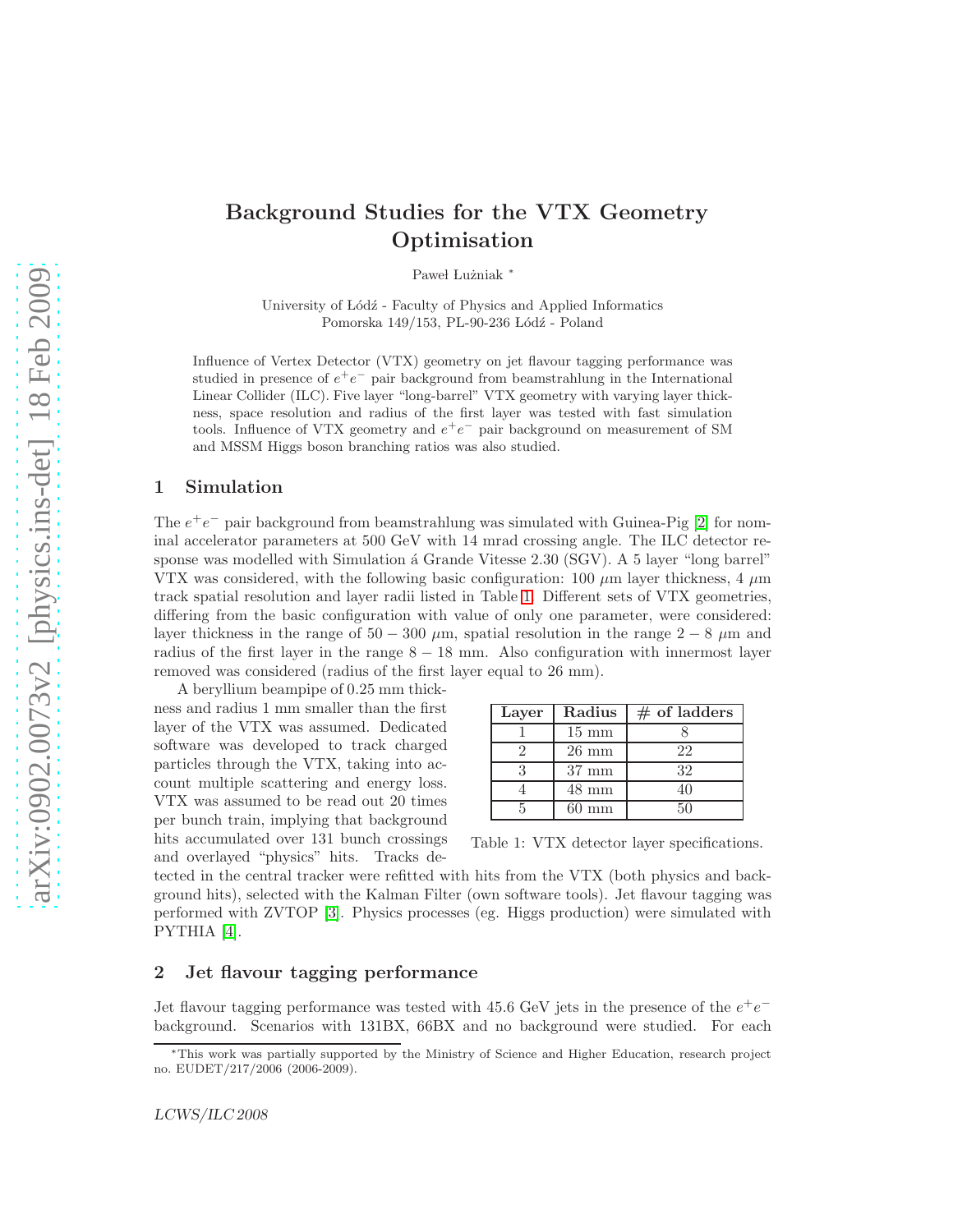scenario the efficiency of selection at fixed purity and the purity of the sample at fixed efficiency were studied. Results for  $b$  and  $c$  jet selection are shown on Figures [1](#page-1-0) and [2.](#page-1-1) Reduced layer thickness improves jet flavour tagging performance and reduces the impact of the  $e^+e^-$  background on jet flavour tagging. In the presence of  $e^+e^-$  background, the radius of the first layer should not be smaller then 12 mm, otherwise jet flavour tagging performance is reduced. Spatial resolution better than  $4 \mu m$  reduces performance of jet flavour tagging due to increased probability of reconstructing fake secondary vertices, especially in presence of  $e^+e^-$  background.



<span id="page-1-0"></span>Figure 1: b jet selection: a), b), c) purity at fixed efficiency of 0.8; d), e), f) efficiency at fixed purity of 0.8 for different sets of VTX geometries.



<span id="page-1-1"></span>Figure 2: c jet selection: a), b), c) purity at fixed efficiency of 0.6; d), e), f) efficiency at fixed purity of 0.6 for different sets of VTX geometries.

LCWS/ILC 2008